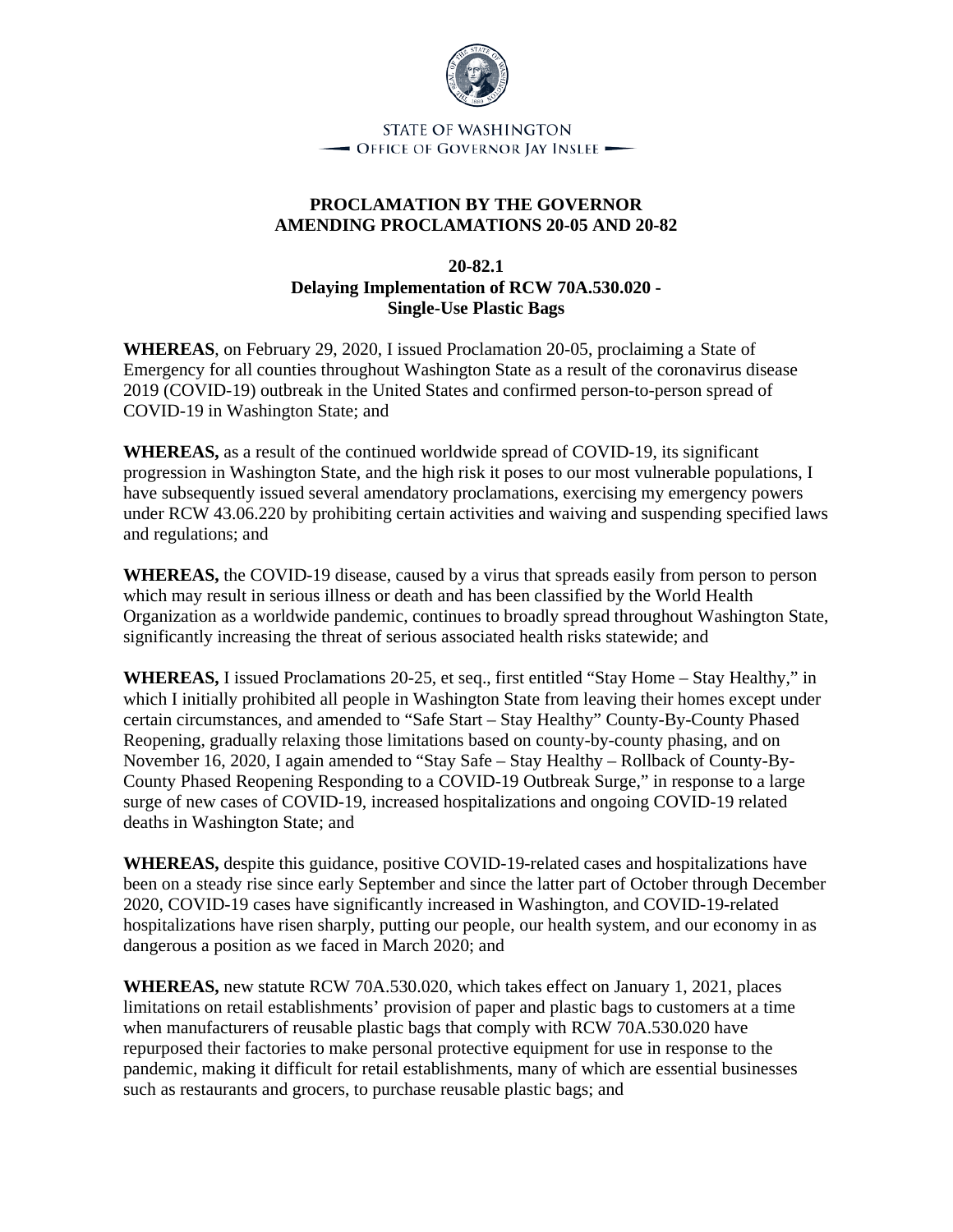**WHEREAS,** due to safe distancing requirements, there is a significant increase in consumer demand for take-out food and groceries, both of which have increased the use of paper and plastic bags, and other alternatives to single-use plastic bags are not available in ample quantities; and

**WHEREAS**, in response to the COVID-19 emergency, on December 18, 2020, I issued 20-82, which delayed the January 1, 2021, effective date for RCW 70A.530.020, a statute relating to single-use plastic bags; and

**WHEREAS**, on January 15, 2021, under the provisions of RCW 43.06.220(4), the statutory waivers and suspensions of Proclamations 20-82, were extended by Senate Concurrent Resolution 8402 until the termination of the state of emergency pursuant to RCW 43.06.210, or until rescinded, whichever occurs first; and

**WHEREAS,** the worldwide COVID-19 pandemic and its progression in Washington State continue to threaten the life and health of our people as well as the economy of Washington State, and remain a public disaster affecting life, health, property or the public peace; and

**WHEREAS**, the Washington State Department of Health continues to maintain a Public Health Incident Management Team in coordination with the State Emergency Operations Center and other supporting state agencies to manage the public health aspects of the incident; and

**WHEREAS**, the Washington State Military Department Emergency Management Division, through the State Emergency Operations Center, continues coordinating resources across state government to support the Department of Health and local health officials in alleviating the impacts to people, property, and infrastructure, and continues coordinating with the Department of Health in assessing the impacts and long-term effects of the incident on Washington State and its people.

**NOW, THEREFORE,** I, Jay Inslee, Governor of the state of Washington, as a result of the above-noted situation, and under Chapters 38.08, 38.52 and 43.06 RCW, do hereby proclaim that a State of Emergency continues to exist in all counties of Washington State, that Proclamation 20- 05, as amended, remains in effect, and that Proclamation 20-82, is amended to recognize the extensions of statutory waivers and suspensions by the legislature therein until the termination of the state of emergency pursuant to RCW 43.06.210, or until rescinded, whichever occurs first.

I again direct that the plans and procedures of the *Washington State Comprehensive Emergency Management Plan* be implemented throughout state government. State agencies and departments are directed to continue utilizing state resources and doing everything reasonably possible to support implementation of the *Washington State Comprehensive Emergency Management Plan* and to assist affected political subdivisions in an effort to respond to and recover from the COVID-19 pandemic.

I continue to order into active state service the organized militia of Washington State to include the National Guard and the State Guard, or such part thereof as may be necessary in the opinion of The Adjutant General to address the circumstances described above, to perform such duties as directed by competent authority of the Washington State Military Department in addressing the outbreak. Additionally, I continue to direct the Department of Health, the Washington State Military Department Emergency Management Division, and other agencies to identify and provide appropriate personnel for conducting necessary and ongoing incident related assessments.